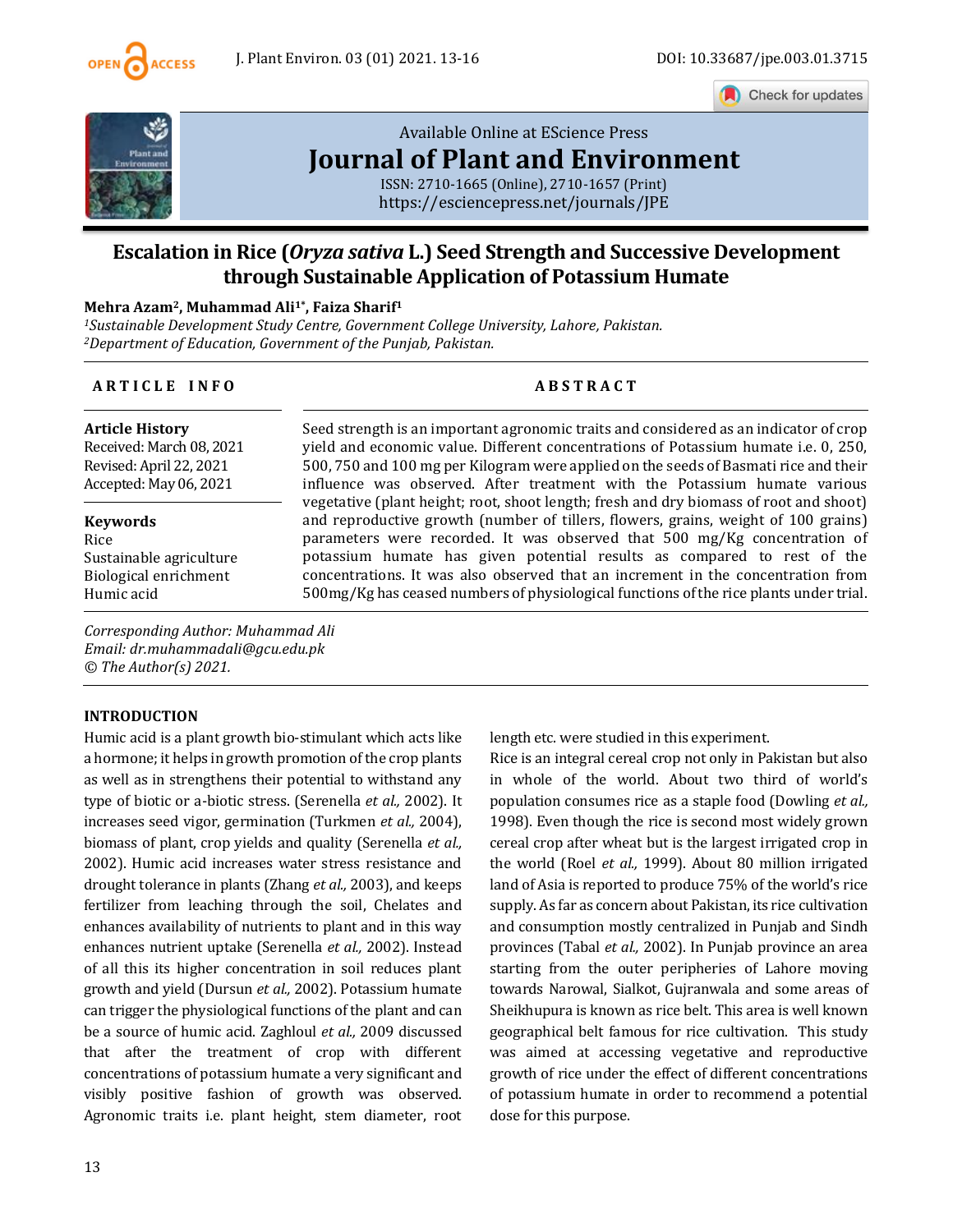#### **METHODS AND MATERIAL**

Basmati rice seeds were acquired from Rice Research Station, Kala Sha Kaku. Sterilized seeds with 0.5% NaOCl solution were checked for seed vigor and seedling growth in lab at  $25 \pm 2^{\circ}$ C temperature, against different concentrations {0 (control) , 250 (T1), 500 (T2), 750 (T3) and 1000 (T4) mg/L} of potassium humate. Three ml of all concentration were applied in 5 sets with three replicates. Two ml of Murashige Skoog medium (Dahleen & Bregitzer, 2002) was also applied in every Petri plate for nutrient supply. Different parameters of seedling growth (percentage germination, seedling length, fresh and dry weight of seedling, root and shoot length) were recorded after ten days, in lab experiment.

Field experiment was performed in open environment at the temperature of 25-40°C. It consisted of control (without potassium humate) and treatments (T1, T2, T3 and T4 having 250, 500, 750 and 1000 mg/Kg soil respectively) all having 3 replicates with 5 pots per replicate (1 plant/pot). The pots which were filled with pebbles free silt having the size of 8/12" and two Kilogram of soil was added to each pot. Soil samples were also sent to Soil and Water Testing laboratory, department of Agriculture, Government of the Punjab, Thokar Niaz Baig, Lahore.

The hawing of pots was performed after an interval of 7 days. Three seedlings of one month were transferred to every pot and thinning was performed after 2 weeks allowing seedling of rice to stabilize. Irrigation was done regularly in the morning. At the time of harvest i.e., after 60 & 120 days of sowing, one plant from every replicate was carefully uprooted and was processed for the study of different parameters. After measuring plant height, shoot and root length and fresh weight the shoots and roots of cultivated plants were dried in hot air oven at 80±1 °C for 24 h. At second harvest total yield of control and all treatments was analyzed by recording the number of tillers, flowers, grains and weight of grains per plant and weight of 100 grains of every treatment.

#### **RESULTS AND DISCUSSION Lab experiment**

The results calculated for the rice seedling, in lab experiment, variable treatments of potassium humate have shown significant effect of growth, health, viability and growth of rice seeds (Table 1). Seed vigor and all parameters of seedling growth were seen directly proportional to the concentration of potassium humate (Serenella *et al.,* 2002). Maximum values of seed percentage germination, seedling length, fresh weight of seedling, shoot length and root length were recorded in T4 with 1000mg/L concentration. While minimum values were recorded in control. Dry weight of seedling also increased with increase in the concentration upto 500mg/L but later on it decreased in higher concentrations (Dursun *et al.,* 2002).

Table 1. Seed germination and seedling growth of rice at different concentrations of Potassium humate in lab experiment.

| Treatments     | Percentage<br>germination $(\%)$ | Seedling      |                             |                      | Shoot length      | Root length |
|----------------|----------------------------------|---------------|-----------------------------|----------------------|-------------------|-------------|
|                |                                  | Length        | Fresh weight                | Dry weight           | (cm)              | (cm)        |
|                |                                  | $\text{cm}$ ) | $\left[ \mathbf{g} \right]$ | (g)                  |                   |             |
| Control        | 73.33ab                          | 7.3c          | 0.0316bc                    | 0.00023c             | 3.57 <sub>b</sub> | 3.73bc      |
| T <sub>1</sub> | 83.33a                           | 7.89b         | 0.0348 <sub>b</sub>         | 0.0004 <sub>b</sub>  | 3.75b             | 4.14b       |
| T <sub>2</sub> | 86.67a                           | 8.25ab        | 0.0361b                     | 0.00057a             | 3.87ab            | 4.38ab      |
| T <sub>3</sub> | 86.67a                           | 9.04a         | 0.0389b                     | 0.0005ab             | 4.22a             | 4.82a       |
| T <sub>4</sub> | 86.67a                           | 9.147a        | 0.0413a                     | 0.00043 <sub>b</sub> | 4.23a             | 4.91a       |

### **Field experiment**

#### **Vegetative growth**

Enhancement in rice growth, introduced by potassium humate, was also observed in the field experiment. The results obtained from the application of different concentrations of potassium humate in field experiment indicated that it supported the different parameters of plant (Serenella *et al.,* 2002; Tǘrkmen *et al.,* 2004). The

increase in plant growth was observed with high concentration of potassium humate i.e. 500 mg/kg (T2) while further addition of potassium humate seem to cease the vegetative growth of rice (Dursun *et al.,* 2002). All vegetative growth parameters including plant height (Figure 1), shoot growth (length, fresh & dry biomass) and root growth (length, fresh & dry biomass) showed best results in T2. The results are depicted in Table 2.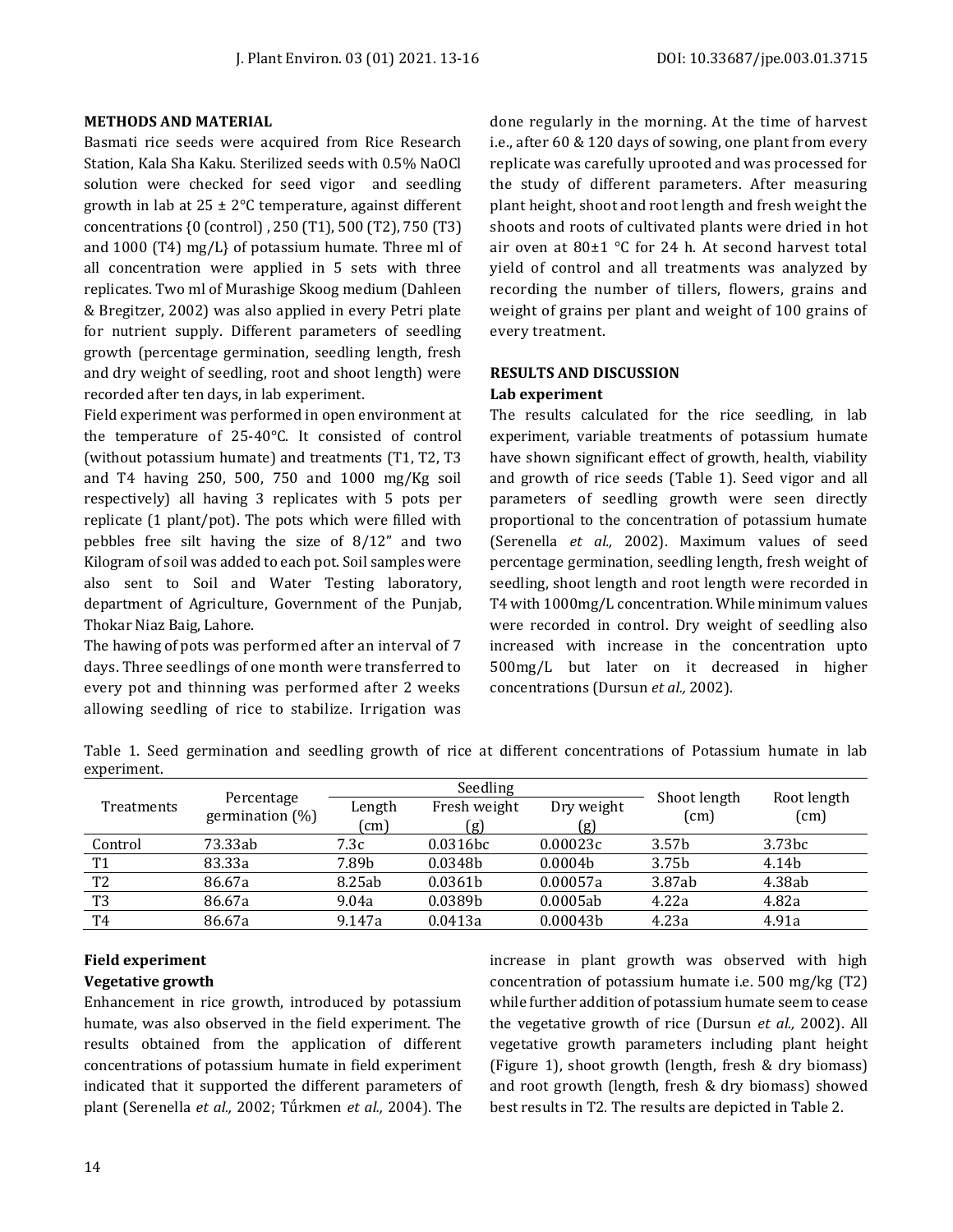

Figure 1. Effect of potassium humate on plant height of rice in field experiment (1st & 2nd harvest) Values with different letters show significant difference (P=0.05) as determined by DMR test. Vertical bars show Standard errors of mean as 5 replicates.

| Table 2. Different phone and Noot growth parameters of Nice in Heid experiment. |                 |                     |         |                |                |                     |  |  |  |
|---------------------------------------------------------------------------------|-----------------|---------------------|---------|----------------|----------------|---------------------|--|--|--|
| Vegetative growth                                                               | Harvest         | Control             | Τ1      | T <sub>2</sub> | T <sub>3</sub> | T4                  |  |  |  |
| Shoot parameters                                                                |                 |                     |         |                |                |                     |  |  |  |
| Length $(cm)$                                                                   | 1 <sup>st</sup> | 66.87c              | 70.18b  | 73.51a         | 69.76b         | 60.02c              |  |  |  |
|                                                                                 | 2 <sub>nd</sub> | 70.71c              | 73.73b  | 76.76a         | 75.02ab        | 73.26 <sub>bc</sub> |  |  |  |
| Fresh weight (g)                                                                | $1$ st          | 34.51c              | 43.30b  | 51.12a         | 45.27b         | 37.02bc             |  |  |  |
|                                                                                 | 2 <sub>nd</sub> | 45.11b              | 49.32ab | 53.52a         | 48.86ab        | 45.63b              |  |  |  |
| Dry weight (g)                                                                  | 1 <sup>st</sup> | 16.40 <sub>bc</sub> | 17.94ab | 19.26a         | 16.73b         | 14.19c              |  |  |  |
|                                                                                 | 2 <sub>nd</sub> | 16.62c              | 20.63b  | 24.86a         | 23.97a         | 23.09ab             |  |  |  |
| Root parameters                                                                 |                 |                     |         |                |                |                     |  |  |  |
| Length $(cm)$                                                                   | 1 <sup>st</sup> | 25.10a              | 26.44a  | 27.78a         | 26.2a          | 24.62a              |  |  |  |
|                                                                                 | 2 <sub>nd</sub> | 24.76ab             | 25.97a  | 27.17a         | 25.31ab        | 23.43b              |  |  |  |
| Fresh weight (g)                                                                | $1^{\rm st}$    | 6.29c               | 7.41ab  | 8.54a          | 7.59ab         | 6.64b               |  |  |  |
|                                                                                 | 2 <sub>nd</sub> | 7.85bc              | 9.81b   | 11.76a         | 10.22b         | 8.67 <sub>bc</sub>  |  |  |  |
| Dry weight (g)                                                                  | 1 <sup>st</sup> | 3.94 <sub>bc</sub>  | 4.69b   | 5.45a          | 4.64b          | 3.84c               |  |  |  |
|                                                                                 | 2 <sub>nd</sub> | 4.32c               | 5.23b   | 6.13a          | 5.15b          | 4.18c               |  |  |  |

Table 2. Different Shoot and Root growth parameters of Rice in field experiment.

#### **Reproductive growth**

This research work has observed the effect of potassium humate concentrations of yield of rice viz., tiller numbers, fresh and dry weight of 100 grains and flowers were studied (Figure 2) The data obtained from field experiment indicated that number of tillers increased significantly with increase in concentration of potassium humate. Potassium humate induced higher number of flowers and grains production in rice than

control (Tǘrkmen *et al.,* 2004); however, its higher concentration ceased the increase in yield (Dursun *et al.,* 2002). The Data regarding dry weight of 100 rice grains show remarkable difference on statistical analysis. The yield of rice increased with increase in concentration of potassium humate upto T2 (500mg/Kg) which showed maximum yield, while further increase in concentration retarded the yield.



Figure 2 (a,b). Effect of potassium humate on reproductive growth of rice growth in field experiment. a= Number of tillers per plant b= Number of flowers per plant